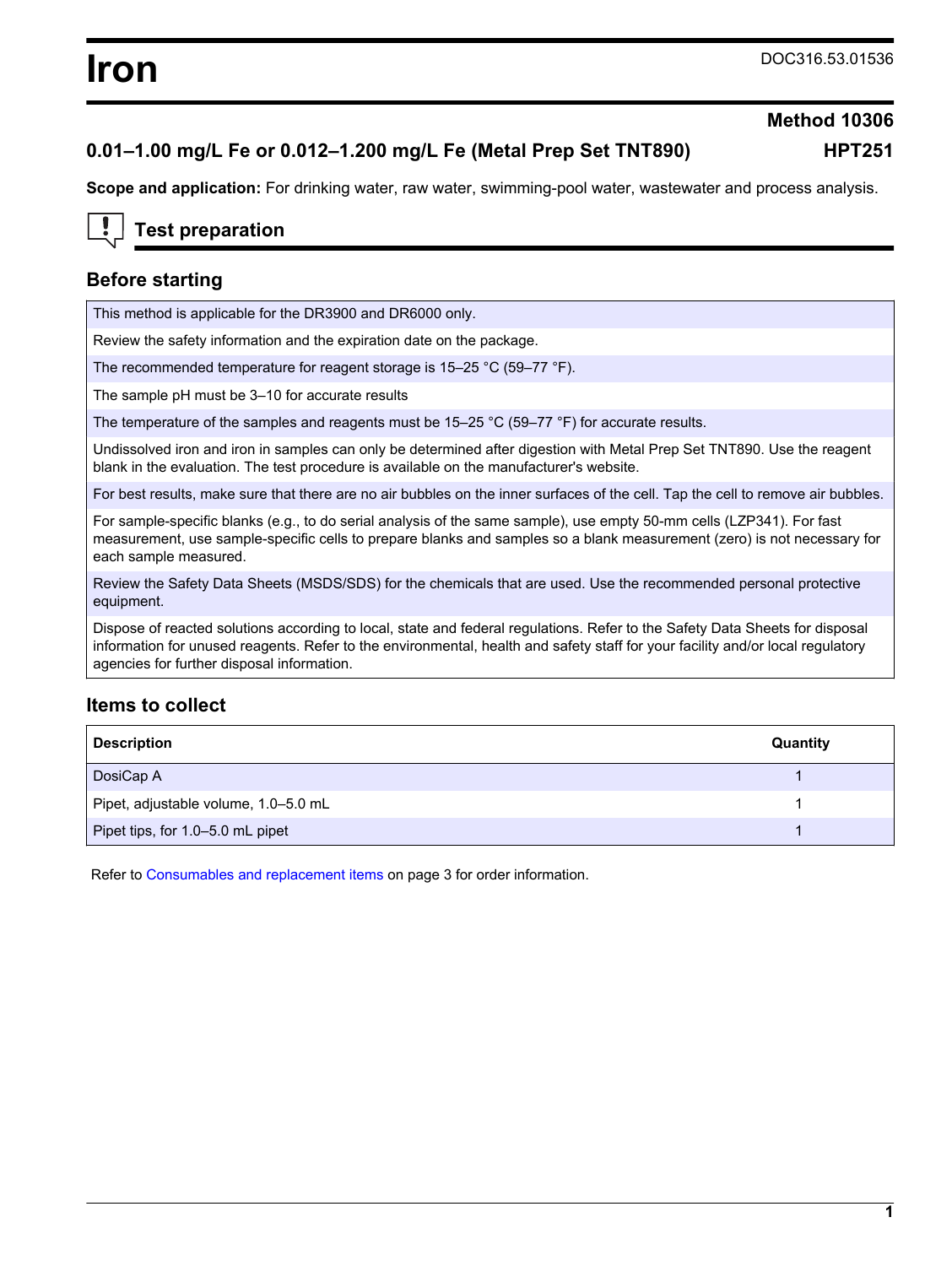# **Test procedure**



**1.** Start program **251**. **2.** Add 5.0 mL of sample to the 50‑mm cell.



**3.** Clean the cell. Tap the cell to remove air bubbles. Insert the cell into the cell holder. Push **ZERO**.



**4.** Remove the cell from the cell holder.



**5.** Put a DosiCap A on the cell and turn to tighten.



**6.** Shake the cell until the freeze-dried contents of the DosiCap are dissolved.



**7.** Set the timer for 10 minutes.



**8.** When the timer expires, invert the cell 3 or 4 times.



**9.** Clean the cell. Tap the cell to remove air bubbles.

Insert the cellinto the cell holder. Push **READ**.

# **Accuracy check**

### **Standard solution method**

Use the standard solution method to validate the test procedure, the reagents and the instrument.

Items to collect:

- 1 mg/L Fe standard
- 100-mL volumetric flask, Class A
- 50-mL volumetric pipet, Class A and pipet filler safety bulb
- Deionized water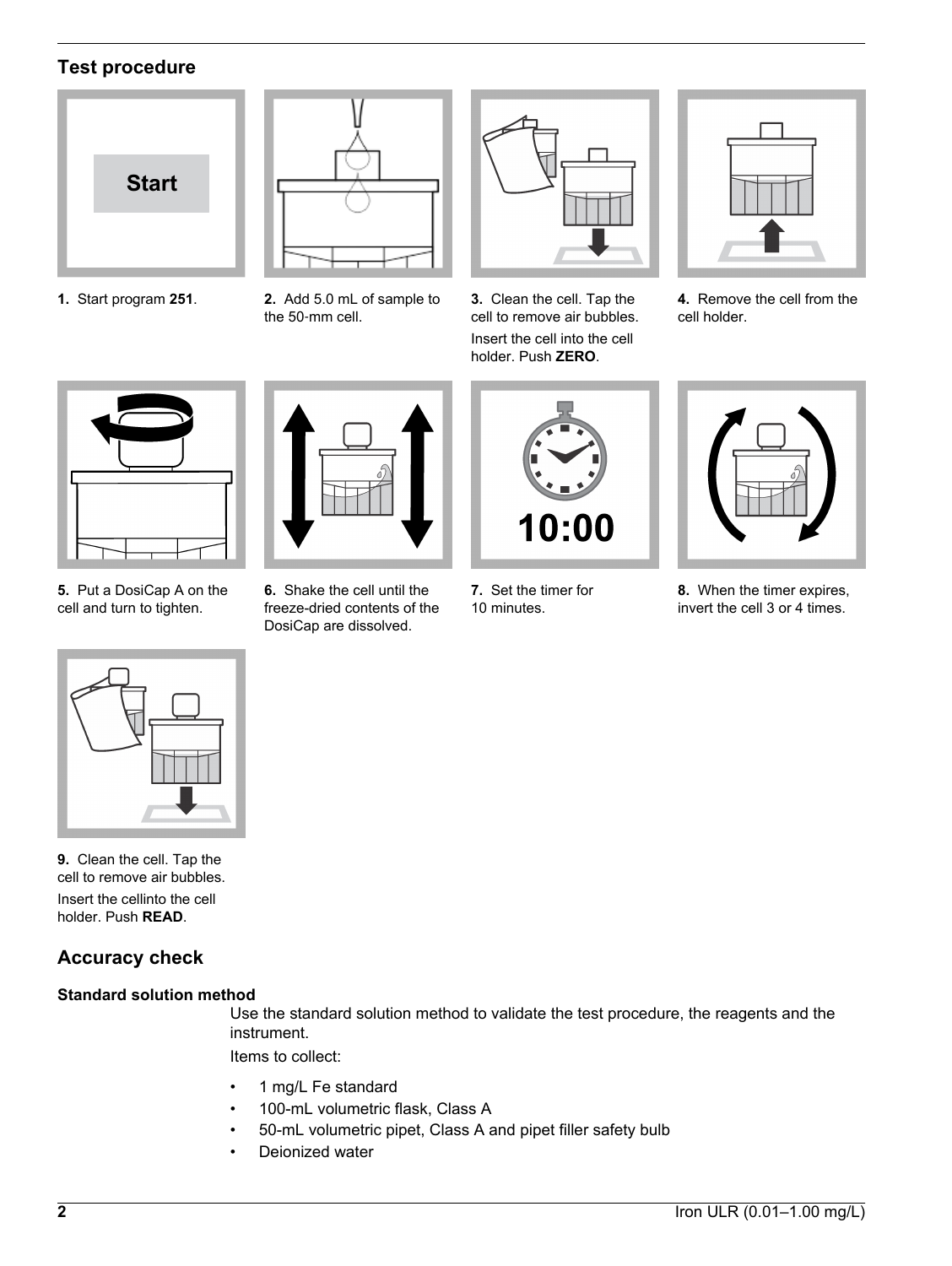- <span id="page-2-0"></span>**1.** Prepare a 0.5 mg/L Fe standard solution as follows:
	- **a.** Use a pipet to add 50 mL standard solution into the volumetric flask.
	- **b.** Dilute to the mark with deionized water. Mix well. Prepare this solution daily.
- **2.** Use the test procedure to measure the concentration of the prepared standard solution.
- **3.** Compare the expected result to the actual result.

*Note: The factory calibration can be adjusted slightly with the standard calibration adjust option so that the instrument shows the expected value of the standard solution. The adjusted calibration is then used for all test results. This adjustment can increase the test accuracy when there are small variations in the reagents or instruments.*

# **Interferences**

Ions that do not cause an interference to the maximum tested concentrations are shown in Table 1. Combinations of ions were not tested.

Higher quantities of copper, nickel, and tin cause high-bias results.

Do plausability checks on the measurement results (dilute and/or spike the sample).

| Interference level | <b>Interfering substance</b>                  |
|--------------------|-----------------------------------------------|
| 1000 mg/L          | $Cl^-$ , $SO_4^2$                             |
| 500 mg/L           | $K^+$ , Na <sup>+</sup> , Ca <sup>2+</sup>    |
| 50 mg/L            | $Pb^{2+}$ , $Cr^{6+}$                         |
| 40 mg/L            | $Cd^{2+}$ , $NO_3^-$                          |
| 25 mg/L            | $Ni2+$                                        |
| 15 mg/L            | $\frac{Cr^{3+}, CO_3^{2-}}{Cu^{2+}, CO^{2+}}$ |
| 5 mg/L             |                                               |
| 2 mg/L             | $Sn^{2+}$                                     |

#### **Table 1 Interfering substances**

# **Summary of Method**

Iron(II) ions form an orange-red complex with 1.10-phenanthroline. Ascorbic acid changes the Iron(III) ions in the water sample to iron(II) ions before the complex is formed. The measurement wavelength is 485 nm.

# **Consumables and replacement items**

#### **Required reagents**

| Description                  | <b>Quantity/Test</b> | Unit      | Item no.      |
|------------------------------|----------------------|-----------|---------------|
| HPT251 Reagent Set, ULR Iron |                      | $20$ /pkq | <b>HPT251</b> |

### **Required apparatus**

| <b>Description</b>                   | <b>Quantity/test</b> | Unit   | Item no.      |
|--------------------------------------|----------------------|--------|---------------|
| Pipet, adjustable volume, 1.0–5.0 mL |                      | each   | <b>BBP065</b> |
| Pipet tips, for 1.0-5.0 mL pipet     |                      | 75/pkg | BBP068        |

### **Recommended standards and apparatus**

| <b>Description</b>                 | Unit   | Item no. |
|------------------------------------|--------|----------|
| Iron Standard Solution, 1-mg/L Fe  | 500 mL | 13949    |
| Flask, volumetric, Class A, 100 mL |        | 1457442  |